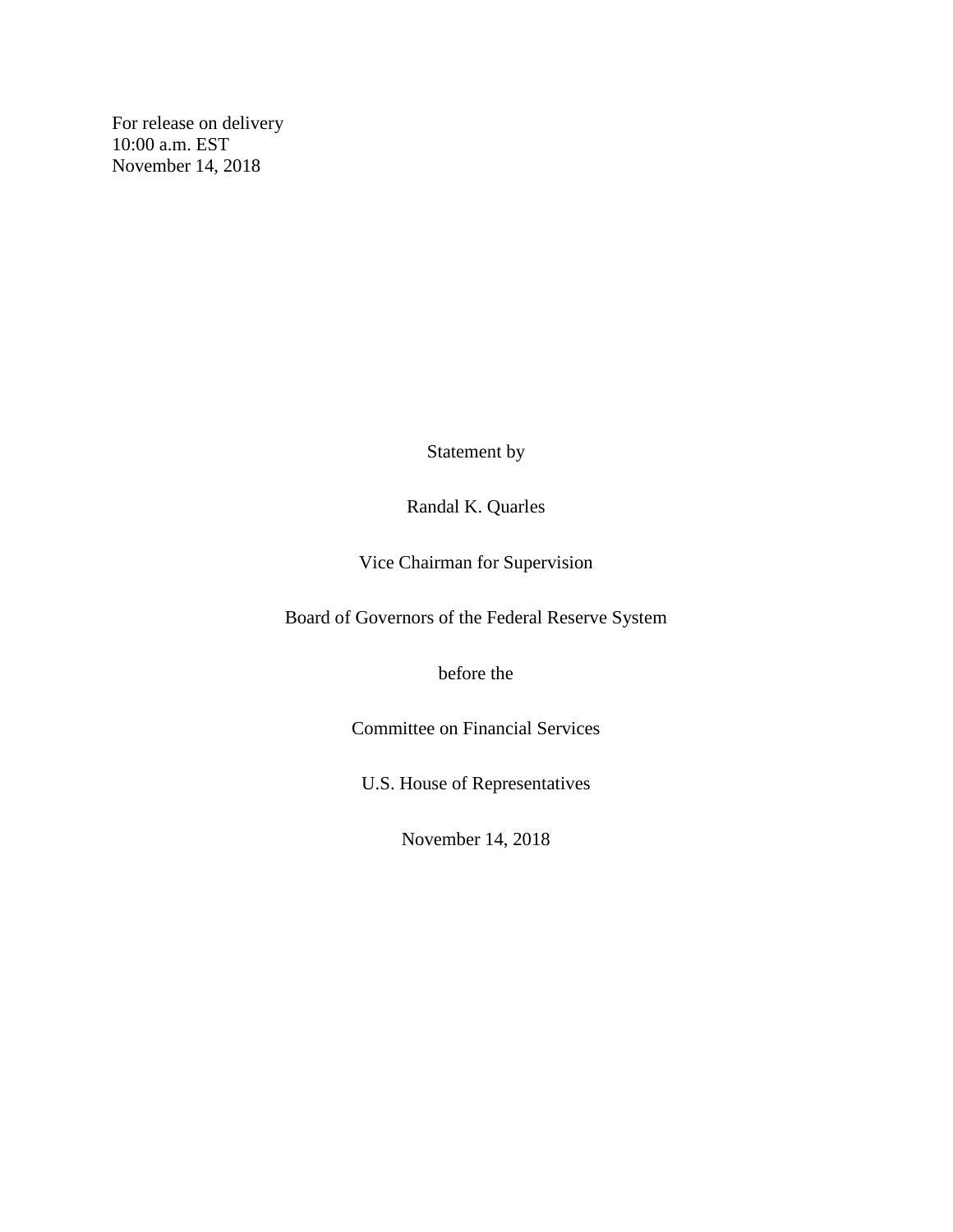Chairman Hensarling, Ranking Member Waters, other members of the committee, thank you for the opportunity to testify on the Federal Reserve's regulation and supervision of the financial system. My testimony today covers two main topics: our efforts to improve regulatory transparency, including the report accompanying my submission to the committee, and our progress in making the post-crisis regulatory framework simpler and more efficient.

## **The Role of Transparency in Regulation and Supervision**

I am mindful that this semiannual testimony--like my position as Vice Chairman for Supervision--is grounded in Congress's efforts to strengthen and improve the nation's regulatory framework following the financial crisis. This testimony reflects a critical element of those efforts: the desire, and the need, for greater transparency.

Transparency is part of the foundation of public accountability and a cornerstone of due process. It is also key to a well-functioning regulatory system and an essential aspect of safety and soundness, as well as financial stability. Transparency provides financial firms clarity on the letter and spirit of their obligations; it provides supervisors with the benefit of exposure to a diversity of perspectives; and it provides markets with insight into the condition of regulated firms, fostering market discipline. Transparency increases public confidence in the role of the financial system to support credit, investment, and economic growth.

The Federal Reserve has taken a number of steps since my last testimony to further increase transparency, and to provide more information about our supervisory activities to both regulated institutions and the public.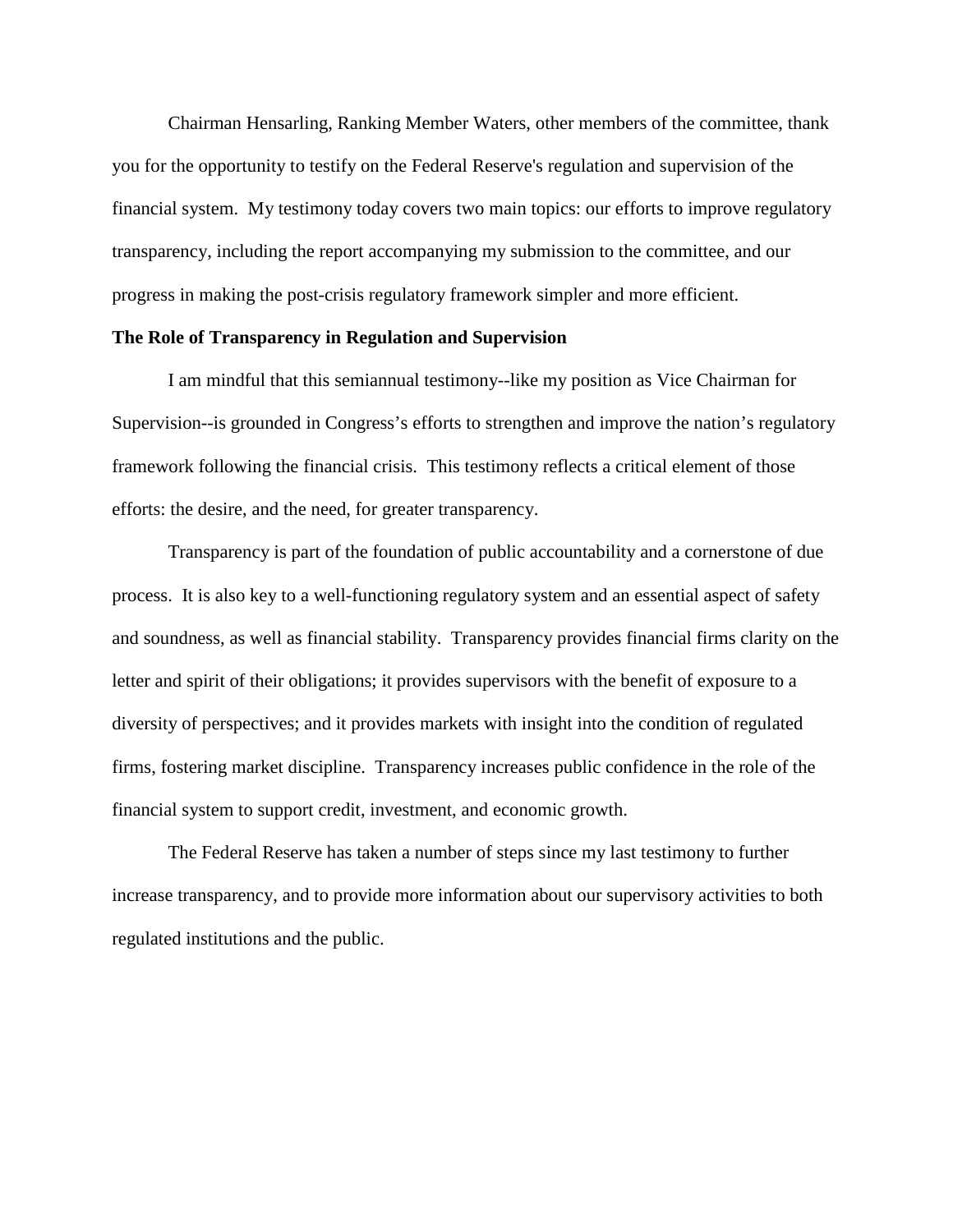For example, the Board recently improved its supervisory ratings system for large financial institutions. [1](#page-2-0) Ratings are an essential vehicle for supervisory feedback--a clear, concise way to convey whether a firm meets expectations, with tangible, predictable consequences for those that fall short. Our ratings system for large institutions had remained unchanged since 2004, even as our supervision of those institutions evolved significantly after the crisis. The new rating system will better align ratings for these firms with the supervisory feedback they receive, and will focus firms on the capital, liquidity, and governance issues most likely to affect safety and soundness.

The banking agencies also recently clarified that supervisory guidance is a tool to enhance the transparency of supervisory expectations, and should never be the basis of an enforcement action.<sup>[2](#page-2-1)</sup> Guidance--a valuable tool for examiners to help evaluate firms and explain supervisory findings--should always be based on concerns for safety and soundness or compliance at a particular firm. However, guidance is not legally enforceable, and Federal Reserve examiners will not treat it that way.

Finally, we expect shortly to make final a set of measures to increase visibility into the Board's supervisory stress testing program. The enhanced disclosures will include more granular descriptions of our models; more information about the design of our scenarios; and more detail about the outcomes we project, including a range of loss rates for loans held by firms subject to the Comprehensive Capital Analysis and Review. The disclosures will provide a more complete picture of the stress testing process, and facilitate thoughtful comments from academics

l

- 2 -

<span id="page-2-0"></span><sup>1</sup> Board of Governors of the Federal Reserve System, "Federal Reserve Board finalizes new supervisory rating system for large financial institutions," news release, November 2, 2018, [https://www.federalreserve.gov/newsevents/pressreleases/bcreg20181102a.htm.](https://www.federalreserve.gov/newsevents/pressreleases/bcreg20181102a.htm)

<span id="page-2-1"></span><sup>&</sup>lt;sup>2</sup> Board of Governors of the Federal Reserve System, Bureau of Consumer Financial Protection, Federal Deposit Insurance Corporation, National Credit Union Administration, and Office of the Comptroller of the Currency, "Agencies issue statement reaffirming the role of supervisory guidance," news release, September 11, 2018, [https://www.federalreserve.gov/newsevents/pressreleases/bcreg20180911a.htm.](https://www.federalreserve.gov/newsevents/pressreleases/bcreg20180911a.htm)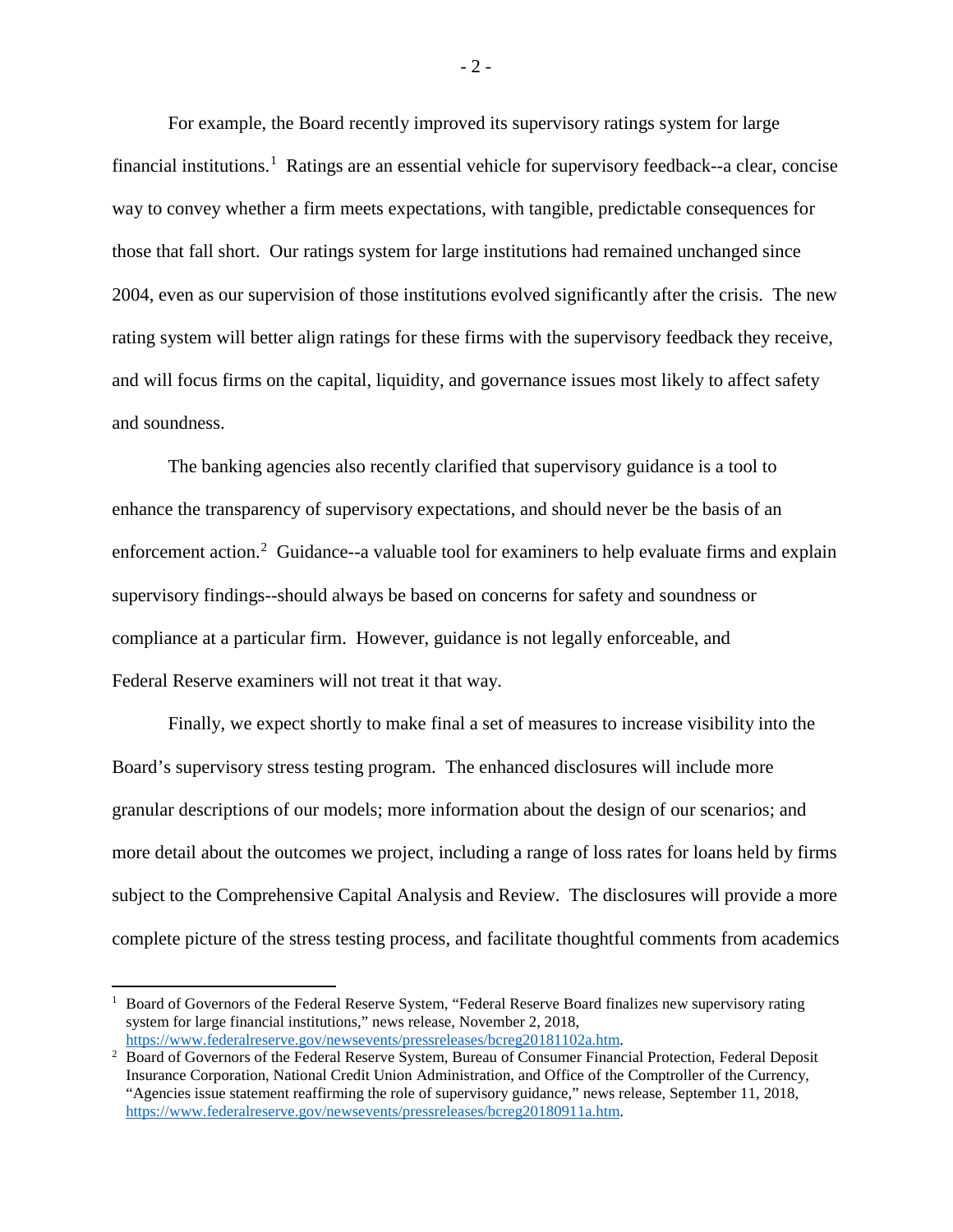and other members of the public, while mitigating the risk of convergence on a single model. As a result, we believe the disclosures will improve our work, making the tests more reliable, visible, and credible. We will continue our efforts toward greater transparency in stress testing over the next several years, including by disclosing descriptions of additional material models and modeled loss rate disclosures for loan and non-loan portfolios.

## **Semiannual Review of the Safety and Soundness of the U.S. Banking System**

The report that accompanies my testimony today is another tool to keep Congress, and the public, informed about our work, the banking system, and the role of both in supporting the broader economy.<sup>[3](#page-3-0)</sup> The report focuses on the Federal Reserve's prudential supervisory activities.<sup>[4](#page-3-1)</sup> As the report shows, the banking sector remains in strong condition, in line with strong U.S. economic performance, with lending growth, fewer nonperforming loans, and strong overall profitability.

Large institutions are well capitalized and liquid, and their capital planning and liquidityrisk-management processes are improving. Ninety-nine percent of regional and community banks are currently well capitalized, and supervisory recommendations made to smaller firms during the financial crisis have largely been closed. We are, however, very much aware of the dangers of complacency, and our report lists several priority areas of risk we will continue to monitor closely in the coming year, including cyber and information technology risks at supervised firms of all sizes.

l

<span id="page-3-0"></span><sup>3</sup> Board of Governors of the Federal Reserve System, "Supervision and Regulation Report," November 9, 2018, [www.federalreserve.gov/publications/supervision-and-regulation-report.htm.](http://www.federalreserve.gov/publications/supervision-and-regulation-report.htm)

<span id="page-3-1"></span><sup>4</sup> The Federal Reserve is also responsible for timely and effective supervision of consumer protection and community reinvestment laws and regulations. More information about the Federal Reserve's consumer-focused supervisory program can be found in the Federal Reserve's Annual Report to Congress. See section 5, "Consumer and Community Affairs," a[t https://www.federalreserve.gov/publications/annual-report.htm.](https://www.federalreserve.gov/publications/annual-report.htm) The Federal Reserve also publishes the Consumer Compliance Supervision Bulletin, which shares information about examiners' supervisory observations and other noteworthy developments related to consumer protections. See [https://www.federalreserve.gov/publications/consumer-compliance-supervision-bulletin.htm.](https://www.federalreserve.gov/publications/consumer-compliance-supervision-bulletin.htm)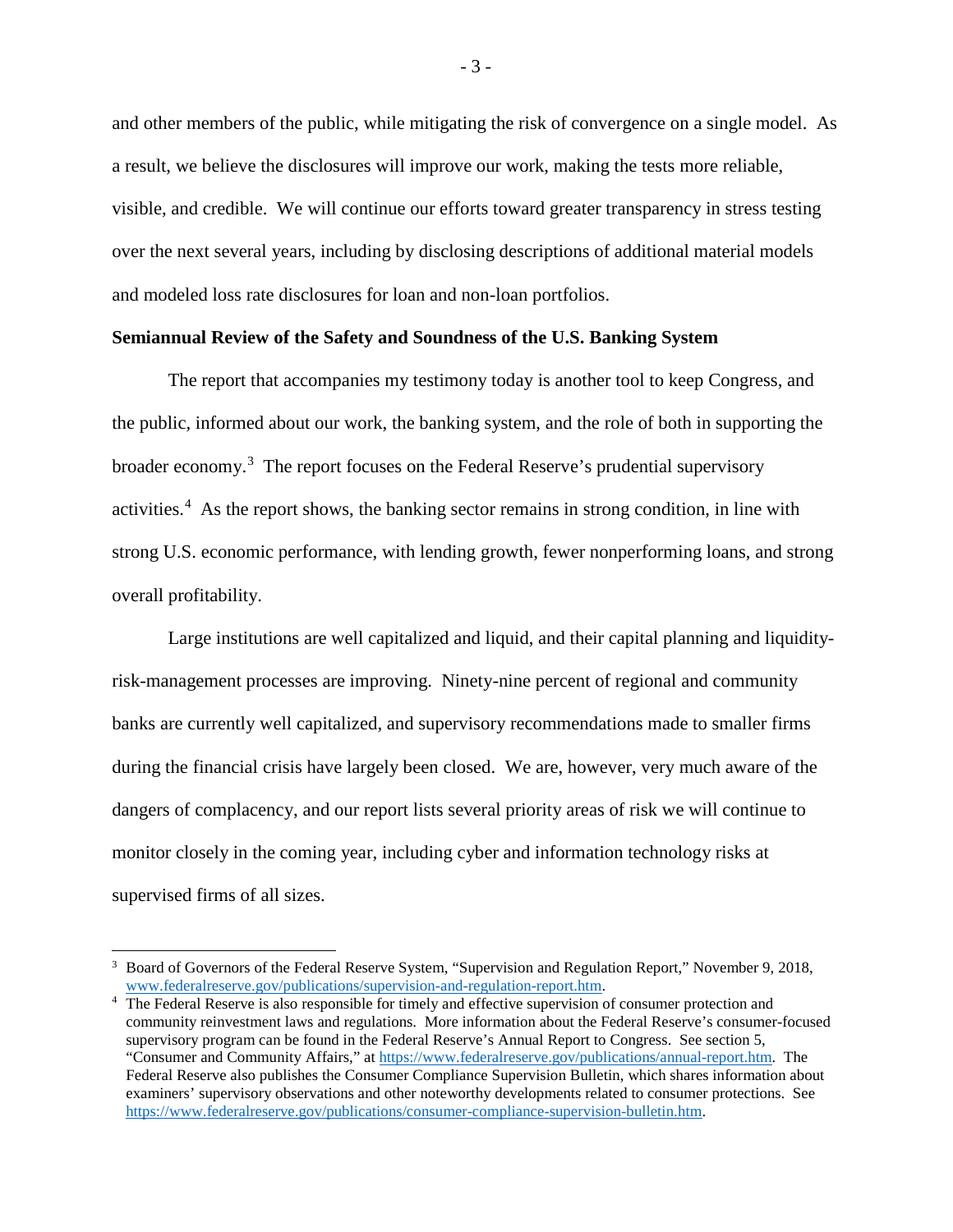## **Improvements in Regulatory Efficiency**

Improving regulatory efficiency is another core element of our current regulatory efforts. Tailoring regulation and supervision to risk has been a programmatic goal of Federal Reserve policy for more than two decades. The motivations are clear: supervisory resources are not limitless, and supervision is not costless, either to the public or to supervised institutions. Activities and firms that pose the greatest risk should receive the most scrutiny, and where the risk is lower, the regulatory burden should be lower as well.

This principle guided Congress and the federal banking agencies in designing the postcrisis regulatory framework, which imposed greater restrictions on larger, more systemically important firms and less intrusive requirements on smaller ones. It has also guided our implementation of the Economic Growth, Regulatory Relief, and Consumer Protection Act  $(EGRRCPA, or the Act)<sup>5</sup>$  $(EGRRCPA, or the Act)<sup>5</sup>$  $(EGRRCPA, or the Act)<sup>5</sup>$  On this front, we have made substantial progress:

- expanding eligibility of community banking firms for the Small Bank Holding Company Policy Statement, and for longer, 18-month examination cycles;<sup>[6](#page-4-1)</sup>
- giving bank holding companies below \$100 billion in assets immediate relief from supervisory assessments, stress testing requirements, and some additional Dodd-Frank Act prudential measures; [7](#page-4-2) and

l

- 4 -

<span id="page-4-0"></span><sup>5</sup> EGRRCPA, Pub. L. No. 115-174, 132 Stat. 1296 (2018).

<span id="page-4-1"></span><sup>6</sup> Board of Governors of the Federal Reserve System, "Federal Reserve Board issues interim final rule expanding the applicability of the Board's small bank holding company policy statement," news release, August 28, 2018, https://www.federalreserve.gov/newsevents/pressreleases/bcreg20180828a.htm.

<span id="page-4-2"></span>Board of Governors of the Federal Reserve System, "Statement regarding the impact of the Economic Growth, Regulatory Relief, and Consumer Protection Act (EGRRCPA)," July 6, 2018, [https://www.federalreserve.gov/newsevents/pressreleases/files/bcreg20180706b1.pdf.](https://www.federalreserve.gov/newsevents/pressreleases/files/bcreg20180706b1.pdf)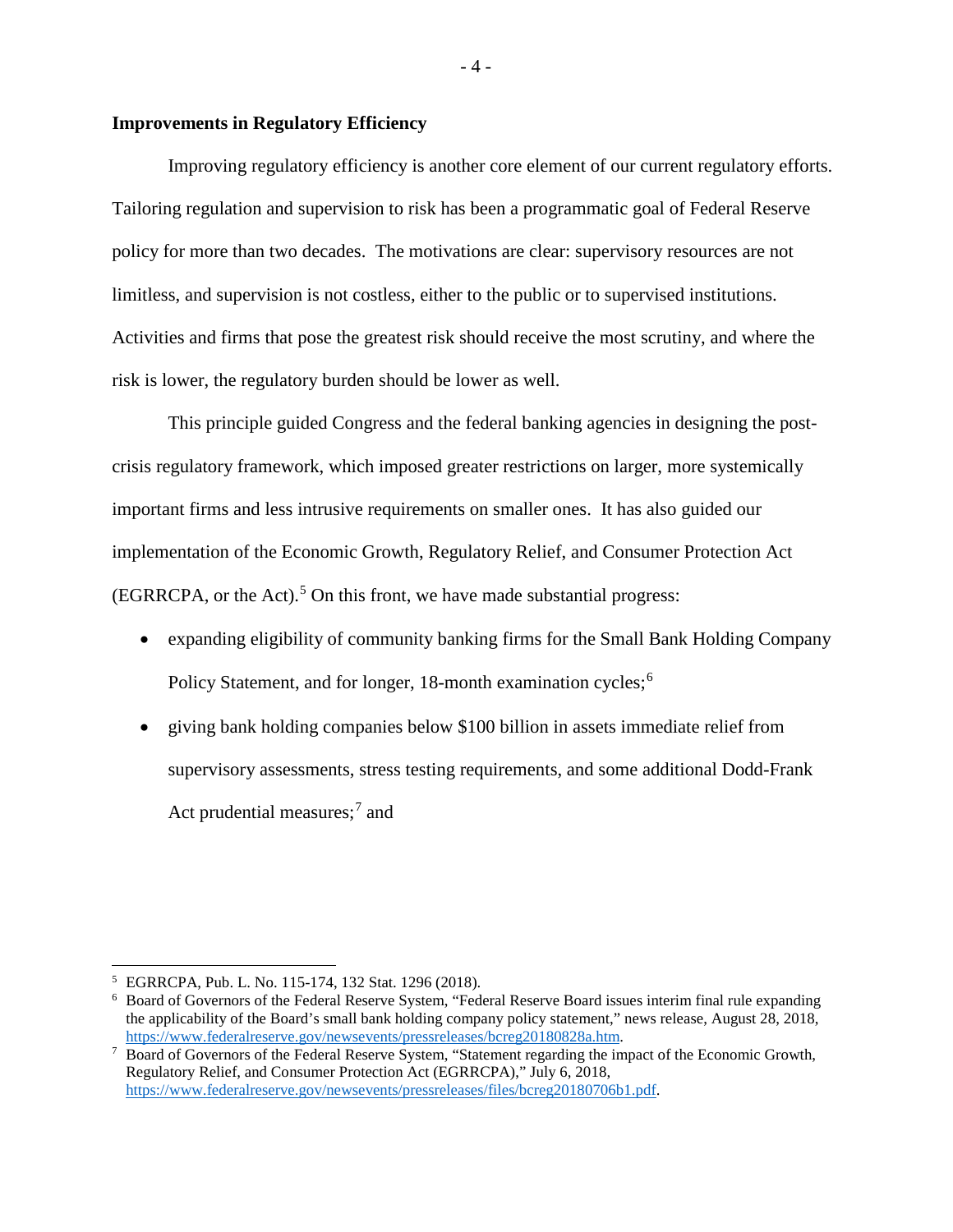• implementing changes to liquidity regulation of municipal securities and capital regulation of high-volatility commercial real estate exposures.<sup>[8](#page-5-0)</sup>

The Board, Federal Deposit Insurance Corporation (FDIC), and Office of the Comptroller of the Currency (OCC) have also continued the work to significantly reduce the reporting burden on community banking organizations, altering reporting frequencies, items, and thresholds, while preserving the data necessary for effective oversight.<sup>[9](#page-5-1)</sup> The agencies recently issued a proposal to reduce further reporting requirements for small depository institutions in the first and third quarters of the year. Under the proposal, around 37 percent of data items would not be required in those quarters.

Our most significant step to implement the Act came two weeks ago, when the Board issued two proposals to better align prudential standards with the risk profile of regulated institutions.[10](#page-5-2) These proposals implement changes that Congress enacted this spring in the EGRRCPA. One of the proposals addresses the Board's enhanced prudential standards for large banking firms, and the other is an interagency proposal amending the regulatory capital and liquidity regulations that apply to large banking organizations. Both proposals separate large banking firms into four categories, using size as a relevant but not sufficient factor for increased regulatory requirements. Among the other factors that will now enter into this assessment are nonbank assets, short-term wholesale funding, and off-balance-sheet exposure. The changes

 $\overline{\phantom{a}}$ 

- 5 -

<span id="page-5-0"></span><sup>8</sup> Board of Governors of the Federal Reserve System, Federal Deposit Insurance Corporation, and Office of the Comptroller of the Currency, "Agencies propose rule regarding the treatment of high volatility commercial real estate," news release, September 18, 2018,<br>https://www.federalreserve.gov/newsevents/pressreleases/bcreg20180918a.htm.

<span id="page-5-1"></span>Board of Governors of the Federal Reserve System, Federal Deposit Insurance Corporation, and Office of the Comptroller of the Currency, "Agencies issue proposal to streamline regulatory reporting for qualifying small institutions," news release, November 7, 2018,

<span id="page-5-2"></span>https://www.federalreserve.gov/newsevents/pressreleases/bcreg20181107a.htm.<br><sup>10</sup> Board of Governors of the Federal Reserve System, "Federal Reserve Board invites public comment on framework that would more closely match regulations for large banking organizations with their risk profiles," news release, October 31, 2018[, https://www.federalreserve.gov/newsevents/pressreleases/bcreg20181031a.htm.](https://www.federalreserve.gov/newsevents/pressreleases/bcreg20181031a.htm)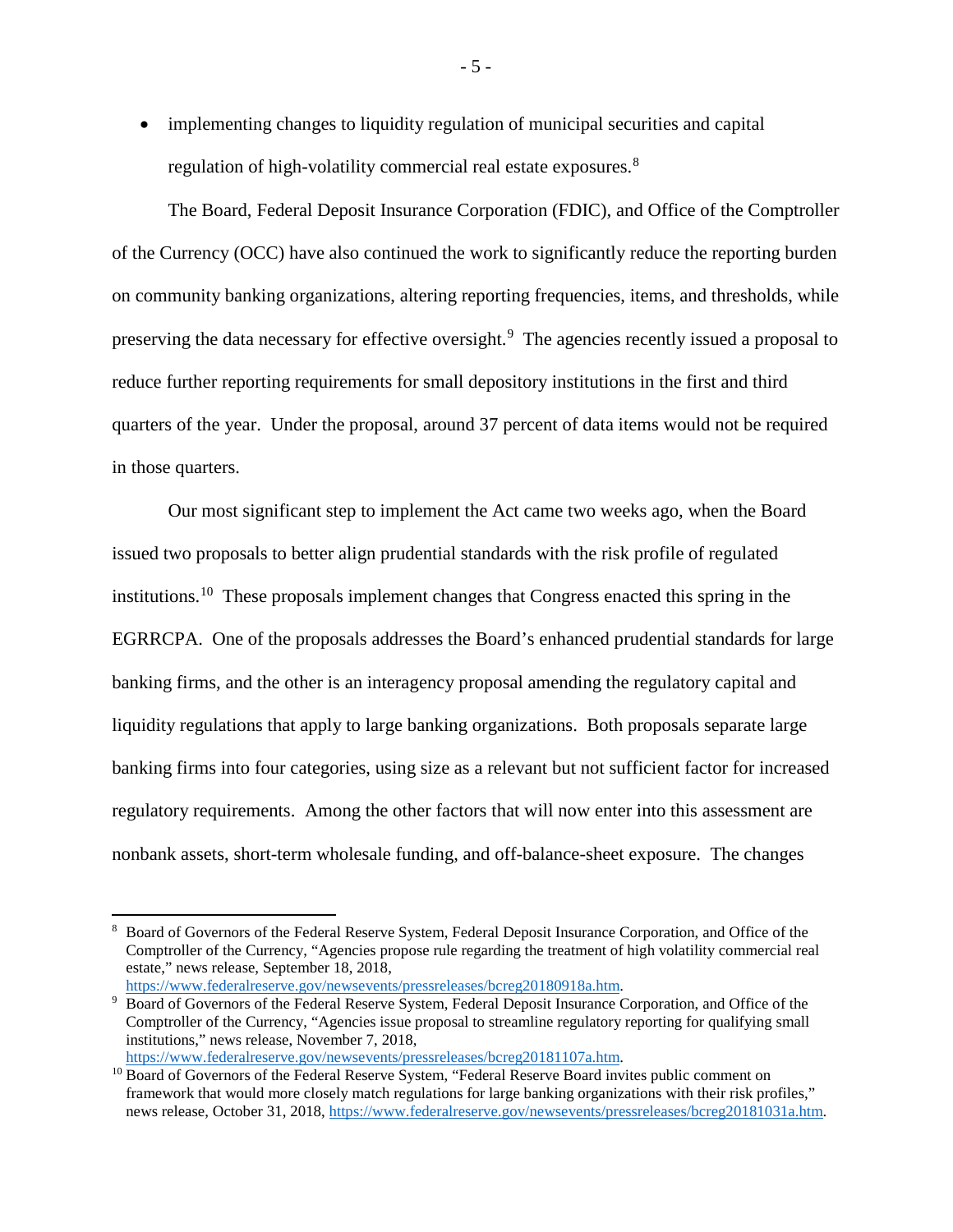would significantly reduce regulatory compliance requirements for firms in the lowest risk category, including most institutions with between \$100 billion and \$250 billion in assets. Firms with \$250 billion or more in assets, or firms with assets between \$100 billion and \$250 billion that meet a risk threshold, will face reduced liquidity requirements. The proposals would largely maintain existing requirements for the largest and most complex firms.

These new categories represent a step forward in regulatory efficiency. They draw on our experience administering enhanced prudential requirements and other post-crisis measures. They recognize that other indicators of risk beyond size are appropriate to consider when determining if more stringent standards should apply to certain firms. They move toward a more risk-sensitive, nuanced framework, where riskier activities and a larger systemic footprint correspond to higher supervisory and regulatory requirements.

Apart from the requirements of the Act, we also recently proposed a new approach to calculating credit risk, known as the standardized approach to counterparty credit risk, or SA-CCR. The new approach would better account for the risks associated with derivatives exposures, including market practices that reduce risk, such as netting and initial margin.<sup>[11](#page-6-0)</sup> We issued a proposal simplifying and tailoring requirements under the Volcker rule, to ensure that the most stringent requirements apply to the firms with the most trading activity, and that compliance is as simple and objective as possible. We also issued a rule limiting the exposure of large firms to a single counterparty, addressing a key source of contagion during the financial crisis. We have received thoughtful input from the public that will help inform our implementation of all of these measures.

l

<span id="page-6-0"></span><sup>&</sup>lt;sup>11</sup> Board of Governors of the Federal Reserve System, Federal Deposit Insurance Corporation, and Office of the Comptroller of the Currency, "Agencies propose rule to update calculation of derivative contract exposure amounts under regulatory capital rules," news release, October 30, 2018, [https://www.federalreserve.gov/newsevents/pressreleases/bcreg20181030a.htm.](https://www.federalreserve.gov/newsevents/pressreleases/bcreg20181030a.htm)